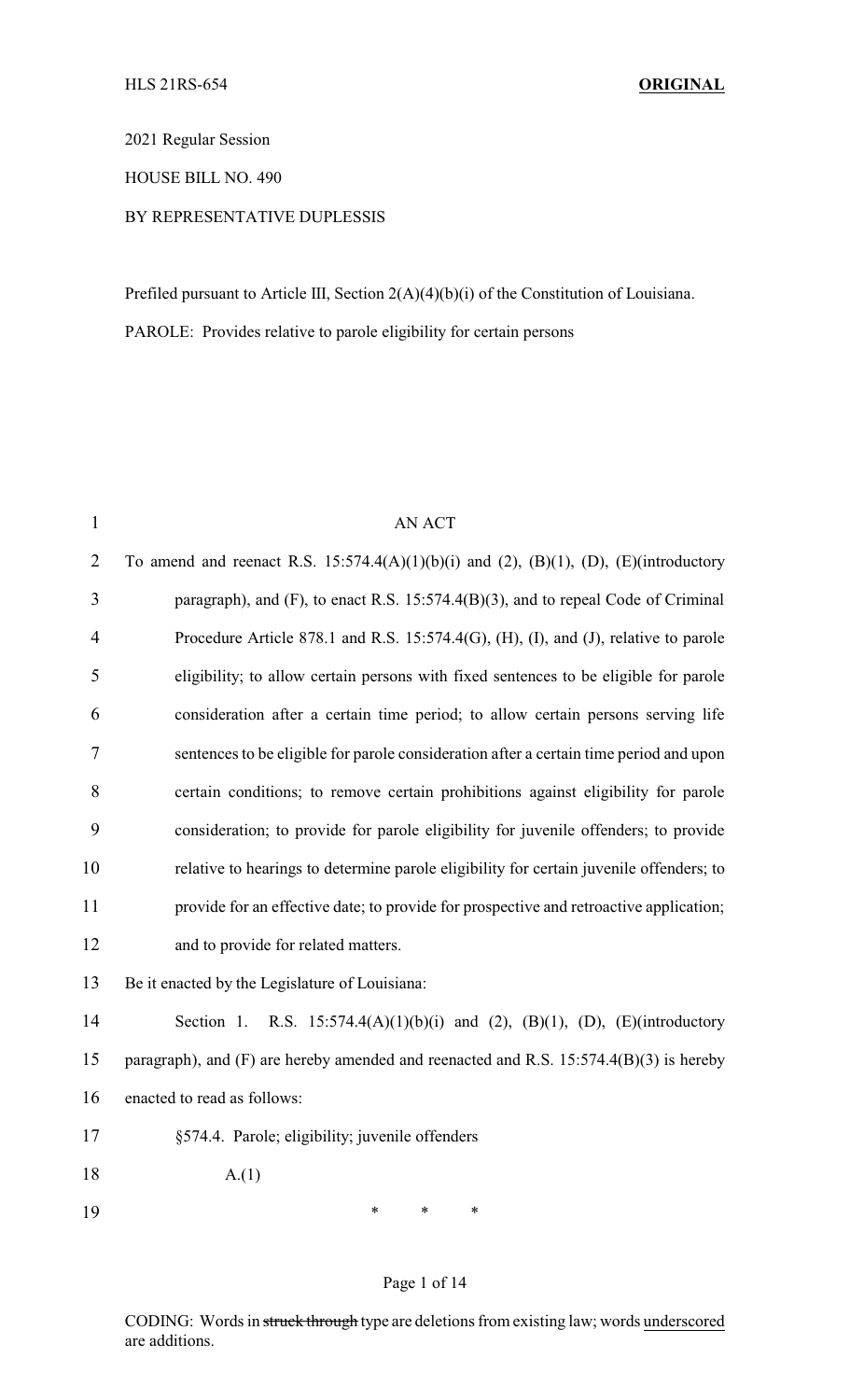| 1              | (b)(i) A person, otherwise eligible for parole, whose instant offense is a                 |
|----------------|--------------------------------------------------------------------------------------------|
| $\overline{2}$ | second or subsequent conviction of a crime of violence as defined in R.S. 14:2(B)          |
| 3              | or a first or second subsequent conviction of a sex offense as defined in R.S. 15:541      |
| $\overline{4}$ | shall be eligible for parole consideration upon serving seventy-five percent of the        |
| 5              | sentence imposed. A person convicted a third or subsequent time of a crime of              |
| 6              | violence as defined in R.S. 14:2(B) or a third or subsequent time of a sex offense as      |
| 7              | defined in R.S. 15:541 shall not be eligible for parole.                                   |
| 8              | $\ast$<br>*<br>$\ast$                                                                      |
| 9              | (2) Notwithstanding the provisions of Paragraph (1) of this Subsection or any              |
| 10             | other law to the contrary, unless eligible for parole at an earlier date, a person         |
| 11             | committed to the Department of Public Safety and Corrections for a term or terms           |
| 12             | of imprisonment with or without benefit of parole for thirty years or more shall be        |
| 13             | eligible for parole consideration upon serving at least twenty years of the term or        |
| 14             | terms of imprisonment in actual custody and upon reaching the age of forty-five.           |
| 15             | This provision shall not apply to a person serving a life sentence unless the sentence     |
| 16             | has been commuted to a fixed term of years. The provisions of this Paragraph shall         |
| 17             | not apply to any person who has been convicted under the provisions of R.S. 14:64.         |
| 18             | The provisions of this Paragraph shall not apply to any person who has been                |
| 19             | convicted of a crime of violence as defined in R.S. 14:2(B) or a sex offense as            |
| 20             | defined in R.S. 15:541.                                                                    |
| 21             | *<br>*<br>$\ast$                                                                           |
| 22             | B.(1) No person shall be eligible for parole consideration who has been                    |
| 23             | convicted of armed robbery and denied parole eligibility under the provisions of R.S.      |
| 24             | 14:64. Except as provided in Paragraph (2) of this Subsection, and except as               |
| 25             | provided in Paragraph $(A)(5)$ and Subsections D, E, and H of this Section, no             |
| 26             | prisoner serving a life sentence shall be eligible for parole consideration until his life |
| 27             | sentence has been commuted to a fixed term of years. No prisoner sentenced as a            |
| 28             | serial sexual offender shall be eligible for parole. No prisoner may be paroled while      |
| 29             | there is pending against him any indictment or information for any crime suspected         |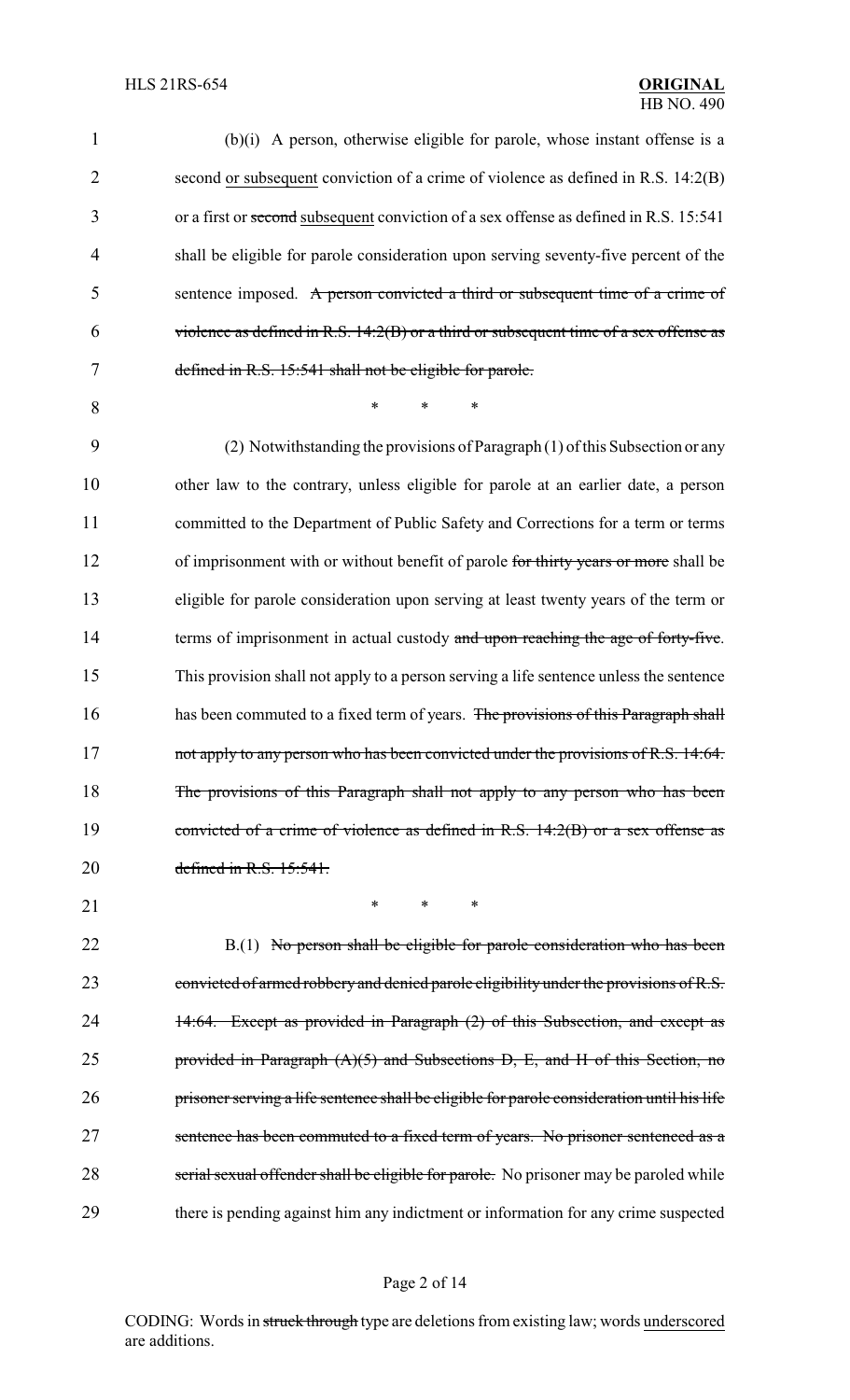| $\mathbf{1}$   | of having been committed by him while a prisoner. Notwithstanding any other               |
|----------------|-------------------------------------------------------------------------------------------|
| $\overline{2}$ | provisions of law to the contrary, a person convicted of a crime of violence and not      |
| 3              | otherwise ineligible for parole shall serve at least sixty-five percent of the sentence   |
| 4              | imposed, before being eligible for parole. The victim or victim's family shall be         |
| 5              | notified whenever the offender is to be released provided that the victim or victim's     |
| 6              | family has completed a Louisiana victim notice and registration form as provided in       |
| 7              | R.S. 46:1841 et seq., or has otherwise provided contact information and has indicated     |
| 8              | to the Department of Public Safety and Corrections, Crime Victims Services Bureau,        |
| 9              | that they desire such notification.                                                       |
| 10             | *<br>*<br>*                                                                               |
| 11             | (3) Notwithstanding any provision of law to the contrary, any person serving              |
| 12             | a term or terms of life imprisonment, with or without the benefit of parole, and          |
| 13             | unless eligible for parole at an earlier date, shall be eligible for parole consideration |
| 14             | pursuant to this Subsection if all of the following conditions have been met:             |
| 15             | The offender has served at least twenty-five years of the sentence<br>(a)                 |
| 16             | imposed.                                                                                  |
| 17             | (b) The offender has not committed a major disciplinary offense in the                    |
| 18             | twelve consecutive months prior to the parole hearing date. A major disciplinary          |
| 19             | offense is an offense identified as a Schedule B offense by the Department of Public      |
| 20             | Safety and Corrections in the Disciplinary Rules and Procedures for Adult Offenders.      |
| 21             | The offender has completed the mandatory minimum of one hundred<br>(c)                    |
| 22             | hours of prerelease programming in accordance with R.S. 15:827.1.                         |
| 23             | (d) The offender has completed substance abuse treatment, if applicable, and              |
| 24             | such treatment is available at the facility where the offender is incarcerated.           |
| 25             | The offender has obtained or completed at least one of the following:<br>(e)              |
| 26             | A literacy program.<br>(i)                                                                |
| 27             | (ii) An adult basic education program.                                                    |
| 28             | (iii) A job skills training program.                                                      |
| 29             | (iv) A GED certification.                                                                 |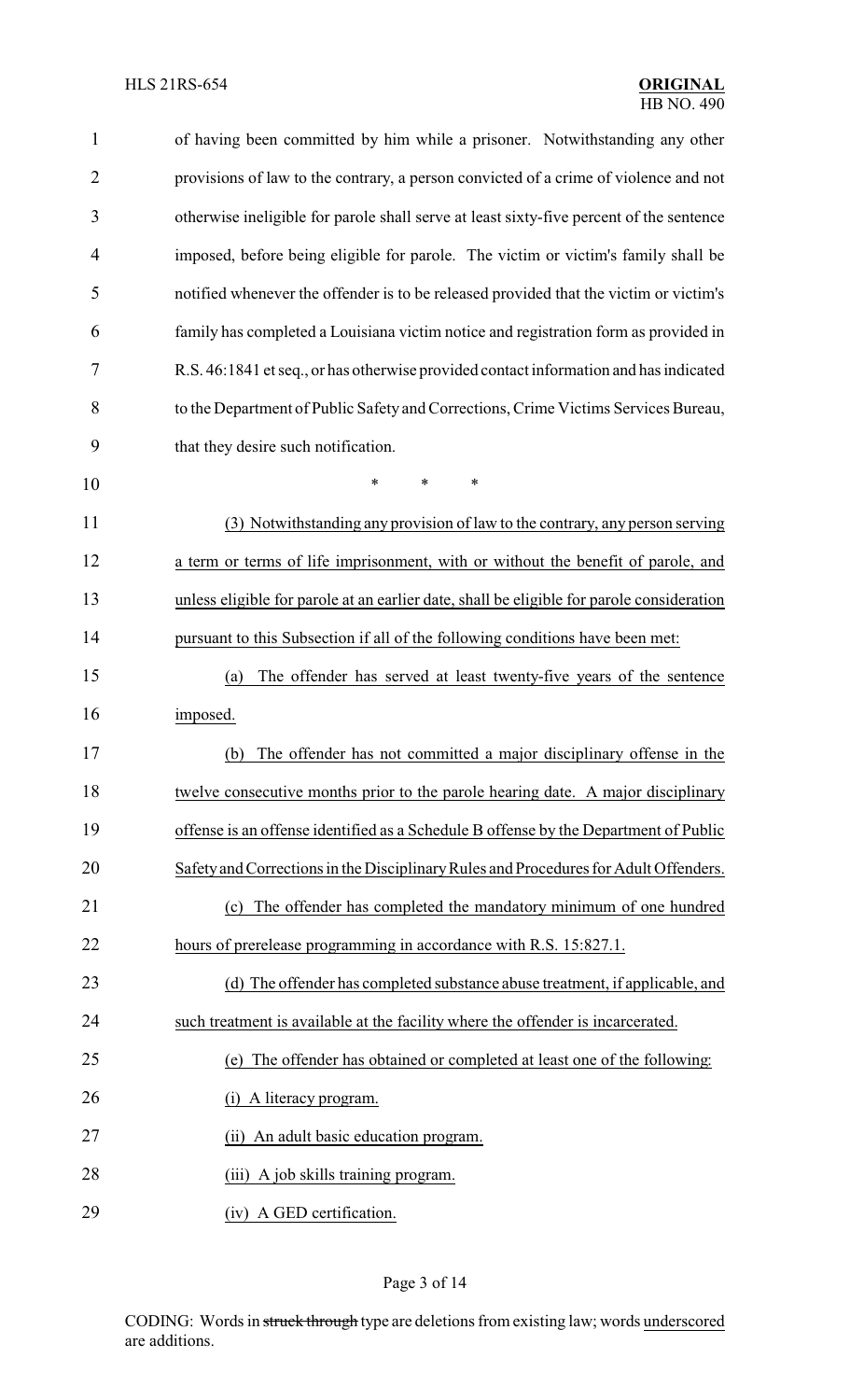| 1  | The offender has obtained a low-risk level designation determined by a<br>(f)           |
|----|-----------------------------------------------------------------------------------------|
| 2  | validated risk assessment instrument approved by the secretary of the Department        |
| 3  | of Public Safety and Corrections.                                                       |
| 4  | $\ast$<br>∗<br>$\ast$                                                                   |
| 5  | D.(1) Notwithstanding any provision of law to the contrary, any person                  |
| 6  | serving a sentence of life imprisonment who was under the age of eighteen years at      |
| 7  | the time of the commission of the offense, except for a person serving a life sentence  |
| 8  | for a conviction of first degree murder (R.S. 14:30) or second degree murder (R.S.      |
| 9  | 14:30.1), shall be eligible for parole consideration pursuant to the provisions of this |
| 10 | Subsection if all of the following conditions have been met:                            |
| 11 | (a) The offender has served twenty-five years of the sentence imposed.                  |
| 12 | (b) The offender has not committed any major disciplinary offenses in the               |
| 13 | twelve consecutive months prior to the parole hearing date. A major disciplinary        |
| 14 | offense is an offense identified as a Schedule B offense by the Department of Public    |
| 15 | Safety and Corrections in the Disciplinary Rules and Procedures for Adult Offenders.    |
| 16 | (c) The offender has completed the mandatory minimum of one hundred                     |
| 17 | hours of prerelease programming in accordance with R.S. 15:827.1.                       |
| 18 | (d) The offender has completed substance abuse treatment as applicable.                 |
| 19 | (e) The offender has obtained a GED certification, unless the offender has              |
| 20 | previously obtained a high school diploma or is deemed by a certified educator as       |
| 21 | being incapable of obtaining a GED certification due to a learning disability. If the   |
| 22 | offender is deemed incapable of obtaining a GED certification, the offender shall       |
| 23 | complete at least one of the following:                                                 |
| 24 | $(i)$ A literacy program.                                                               |
| 25 | (ii) An adult basic education program.                                                  |
| 26 | (iii) A job skills training program.                                                    |
| 27 | (f) The offender has obtained a low-risk level designation determined by a              |
| 28 | validated risk assessment instrument approved by the secretary of the Department        |
| 29 | of Public Safety and Corrections.                                                       |

# Page 4 of 14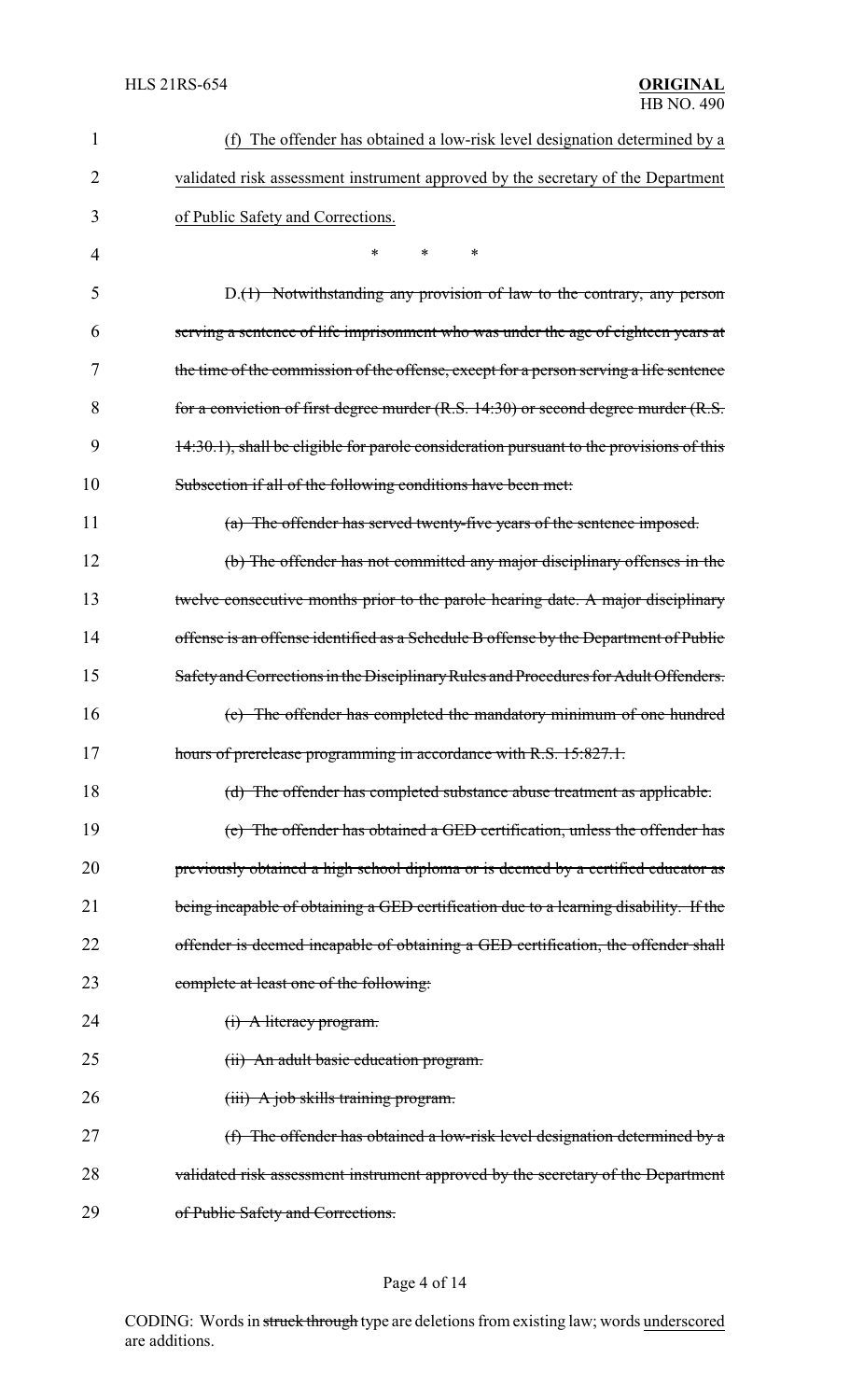| 1              | $(g)$ The offender has completed a reentry program to be determined by the              |
|----------------|-----------------------------------------------------------------------------------------|
| $\overline{2}$ | <b>Department of Public Safety and Corrections.</b>                                     |
| 3              | (h) If the offender was convicted of aggravated or first degree rape, he shall          |
| 4              | be designated a sex offender and upon release shall comply with all sex offender        |
| 5              | registration and notification provisions as required by law.                            |
| 6              | (2) For each offender eligible for parole consideration pursuant to the                 |
| 7              | provisions of this Subsection, the committee on parole shall meet in a three-member     |
| 8              | panel, and each member of the panel shall be provided with and shall consider a         |
| 9              | written evaluation of the offender by a person who has expertise in adolescent brain    |
| 10             | development and behavior and any other relevant evidence pertaining to the              |
| 11             | offender.                                                                               |
| 12             | $(3)$ The panel shall render specific findings of fact in support of its decision.      |
| 13             | $E(1)$ Notwithstanding any provision of law to the contrary and except as               |
| 14             | provided in Subsection G of this Section, any person serving a sentence of life         |
| 15             | imprisonment for a conviction of first degree murder $(R.S. 14:30)$ who was under the   |
| 16             | age of eighteen years at the time of the commission of the offense and whose            |
| 17             | indictment for the offense is on or after August 1, 2017, shall be eligible for parole  |
| 18             | consideration pursuant to the provisions of this Subsection if a judicial determination |
| 19             | has been made that the person is entitled to parole eligibility pursuant to Code of     |
| 20             | Criminal Procedure Article 878.1(A) and all of the following conditions have been       |
| 21             | met:                                                                                    |
| 22             | (a) The offender has served twenty-five years of the sentence imposed.                  |
| 23             | (b) The offender has not committed any major disciplinary offenses in the               |
| 24             | twelve consecutive months prior to the parole hearing date. A major disciplinary        |
| 25             | offense is an offense identified as a Schedule B offense by the Department of Public    |
| 26             | Safety and Corrections in the Disciplinary Rules and Procedures for Adult Offenders.    |
| 27             | (c) The offender has completed the mandatory minimum of one hundred                     |
| 28             | hours of prerelease programming in accordance with R.S. 15:827.1.                       |
| 29             | (d) The offender has completed substance abuse treatment as applicable.                 |

Page 5 of 14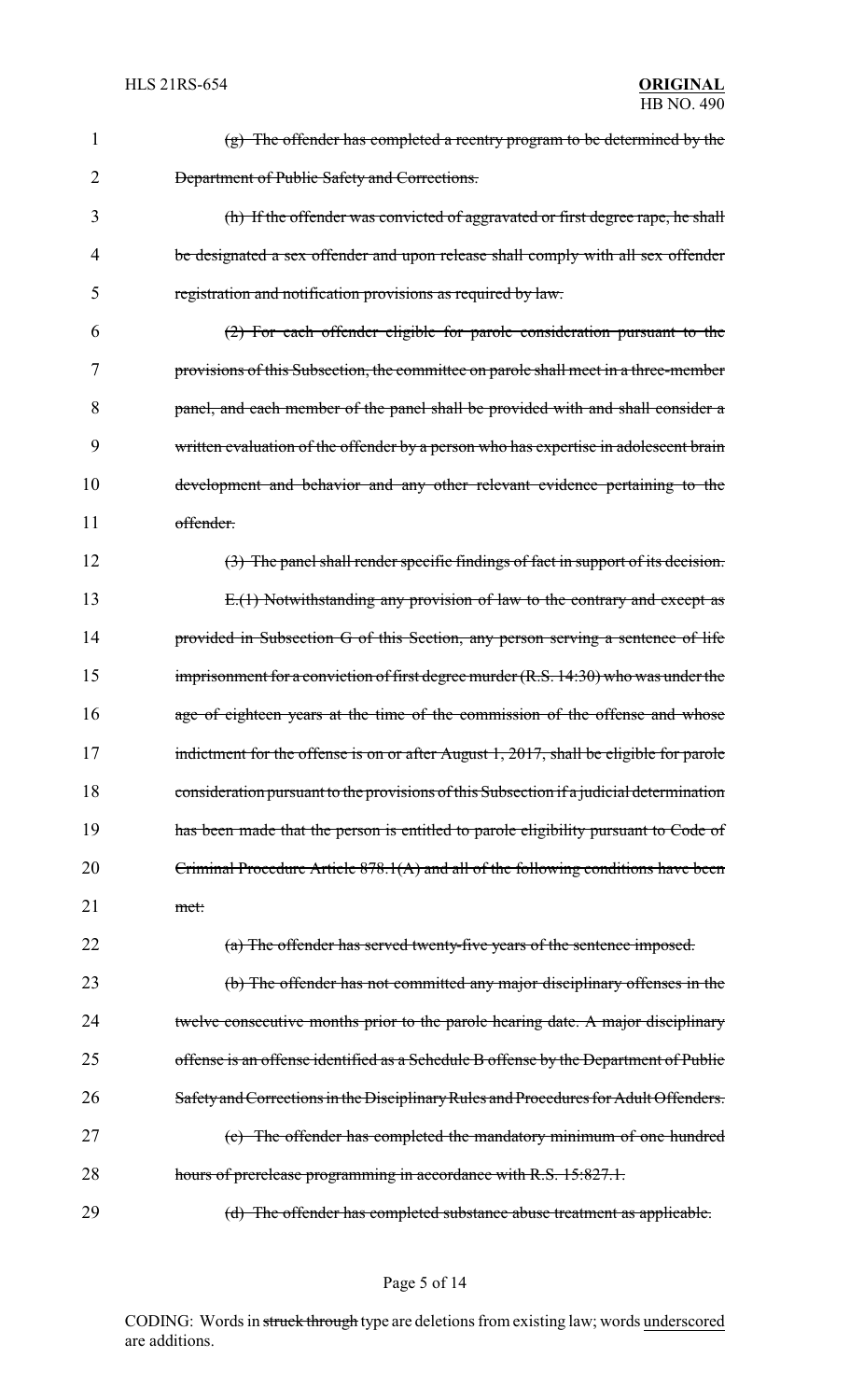| 1  | (e) The offender has obtained a GED certification, unless the offender has               |
|----|------------------------------------------------------------------------------------------|
| 2  | previously obtained a high school diploma or is deemed by a certified educator as        |
| 3  | being incapable of obtaining a GED certification due to a learning disability. If the    |
| 4  | offender is deemed incapable of obtaining a GED certification, the offender shall        |
| 5  | complete at least one of the following:                                                  |
| 6  | (i) A literacy program.                                                                  |
| 7  | (ii) An adult basic education program.                                                   |
| 8  | (iii) A job skills training program.                                                     |
| 9  | (f) The offender has obtained a low-risk level designation determined by a               |
| 10 | validated risk assessment instrument approved by the secretary of the Department         |
| 11 | of Public Safety and Corrections.                                                        |
| 12 | $(g)$ The offender has completed a reentry program to be determined by the               |
| 13 | Department of Public Safety and Corrections.                                             |
| 14 | $(2)$ For each offender eligible for parole consideration pursuant to the                |
| 15 | provisions of this Subsection, the board shall meet in a three-member panel, and each    |
| 16 | member of the panel shall be provided with and shall consider a written evaluation       |
| 17 | of the offender by a person who has expertise in adolescent brain development and        |
| 18 | behavior and any other relevant evidence pertaining to the offender.                     |
| 19 | (3) The panel shall render specific findings of fact in support of its decision.         |
| 20 | $F1(1)$ Notwithstanding any provision of law to the contrary and except as               |
| 21 | provided in Subsection G of this Section, any person serving a sentence of life          |
| 22 | imprisonment for a conviction of second degree murder (R.S. 14:30.1) who was             |
| 23 | under the age of eighteen years at the time of the commission of the offense and         |
| 24 | whose indictment for the offense is on or after August $1, 2017$ , shall be eligible for |
| 25 | parole consideration if all of the following conditions have been met:                   |
| 26 | (a) The offender has served twenty-five years of the sentence imposed.                   |
| 27 | (b) The offender has not committed any major disciplinary offenses in the                |
| 28 | twelve consecutive months prior to the parole hearing date. A major disciplinary         |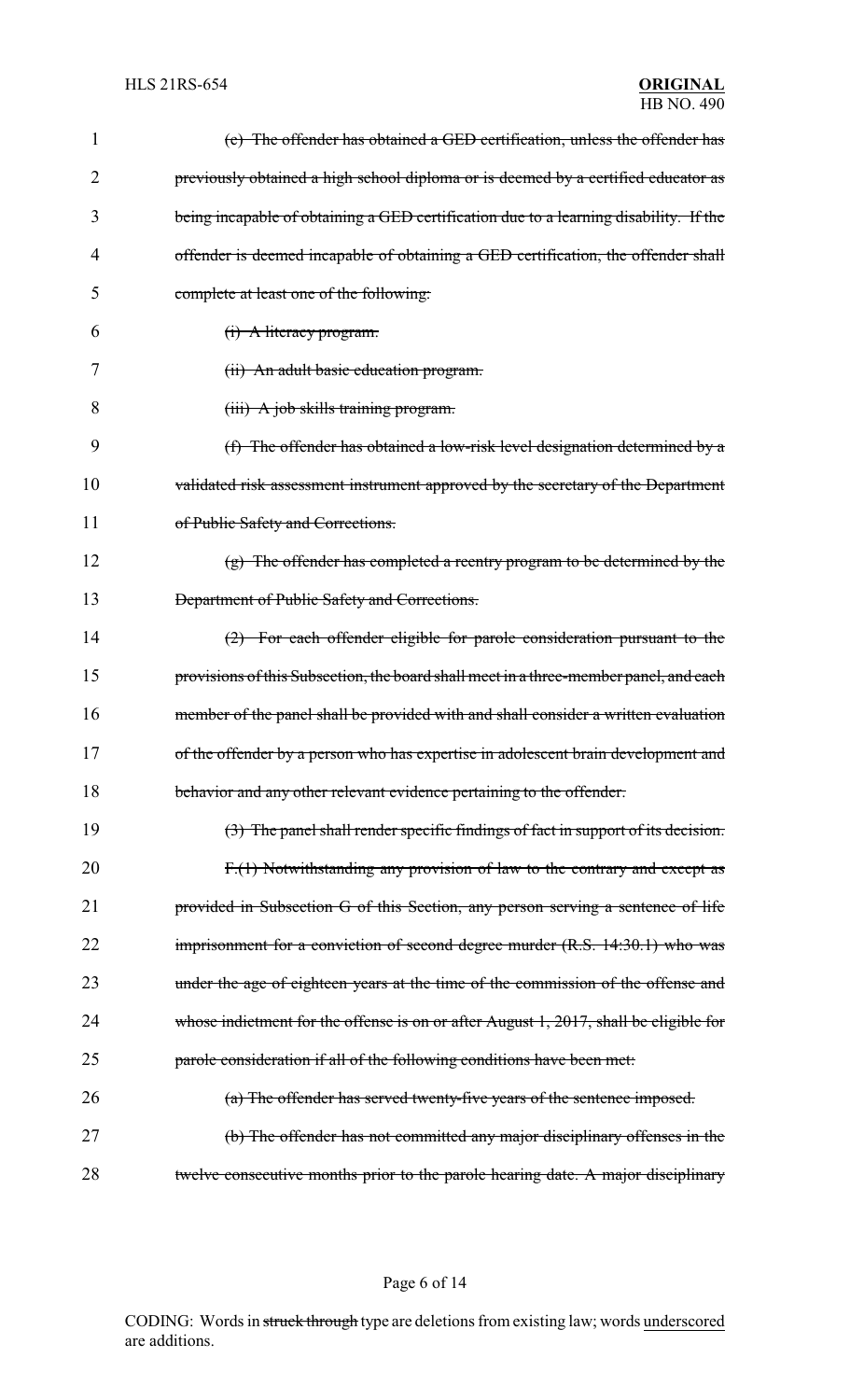| 1  | offense is an offense identified as a Schedule B offense by the Department of Public  |
|----|---------------------------------------------------------------------------------------|
| 2  | Safety and Corrections in the Disciplinary Rules and Procedures for Adult Offenders.  |
| 3  | (c) The offender has completed the mandatory minimum of one hundred                   |
| 4  | hours of pre-release programming in accordance with R.S. 15:827.1.                    |
| 5  | (d) The offender has completed substance abuse treatment as applicable.               |
| 6  | (e) The offender has obtained a GED certification, unless the offender has            |
| 7  | previously obtained a high school diploma or is deemed by a certified educator as     |
| 8  | being incapable of obtaining a GED certification due to a learning disability. If the |
| 9  | offender is deemed incapable of obtaining a GED certification, the offender shall     |
| 10 | complete at least one of the following:                                               |
| 11 | (i) A literacy program.                                                               |
| 12 | (ii) An adult basic education program.                                                |
| 13 | $(iii)$ A job skills training program.                                                |
| 14 | (f) The offender has obtained a low-risk level designation determined by a            |
| 15 | validated risk assessment instrument approved by the secretary of the Department      |
| 16 | of Public Safety and Corrections.                                                     |
| 17 | (g) The offender has completed a reentry program to be determined by the              |
| 18 | <b>Department of Public Safety and Corrections.</b>                                   |
| 19 | $(2)$ For each offender eligible for parole consideration pursuant to the             |
| 20 | provisions of this Subsection, the board shall meet in a three-member panel, and each |
| 21 | member of the panel shall be provided with and shall consider a written evaluation    |
| 22 | of the offender by a person who has expertise in adolescent brain development and     |
| 23 | behavior and any other relevant evidence pertaining to the offender.                  |
| 24 | (3) The panel shall render specific findings of fact in support of its decision.      |
| 25 | G.(1) Notwithstanding any provision of law to the contrary, any person                |
| 26 | serving a sentence of life imprisonment for a conviction of first degree murder (R.S. |
| 27 | 14:30) or second degree murder (R.S. 14:30.1) who was under the age of eighteen       |
| 28 | years at the time of the commission of the offense and whose indictment for the       |
| 29 | offense was prior to August 1, 2017, shall be eligible for parole consideration       |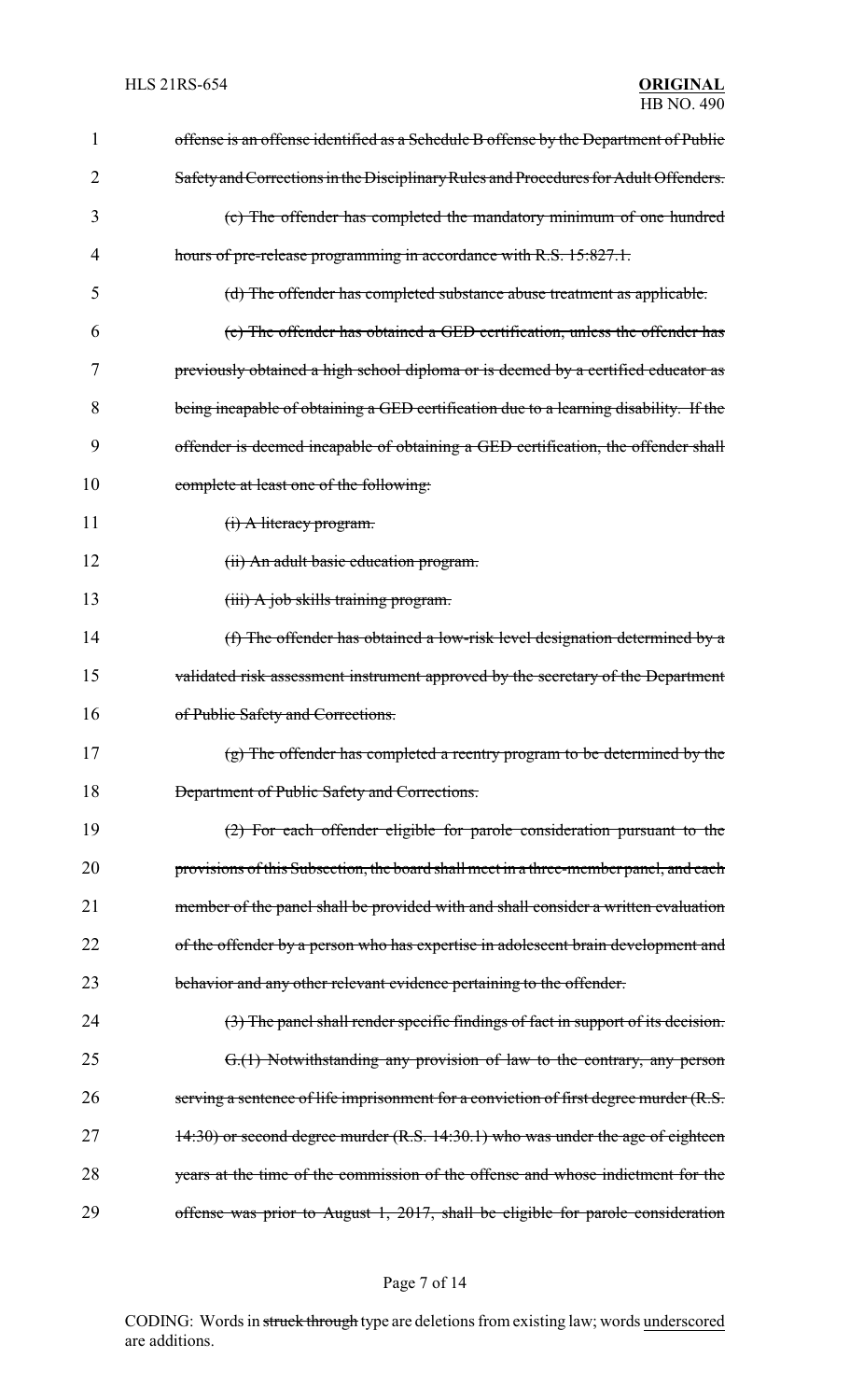| 1  | pursuant to the provisions of this Subsection if a judicial determination has been    |
|----|---------------------------------------------------------------------------------------|
| 2  | made that the person is entitled to parole eligibility pursuant to Code of Criminal   |
| 3  | Procedure Article 878.1(B) and all of the following conditions have been met:         |
| 4  | (a) The offender has served twenty-five years of the sentence imposed.                |
| 5  | (b) The offender has not committed any major disciplinary offenses in the             |
| 6  | twelve consecutive months prior to the parole hearing date. A major disciplinary      |
| 7  | offense is an offense identified as a Schedule B offense by the Department of Public  |
| 8  | Safety and Corrections in the Disciplinary Rules and Procedures for Adult Offenders.  |
| 9  | (c) The offender has completed the mandatory minimum of one hundred                   |
| 10 | hours of pre-release programming in accordance with R.S. 15:827.1.                    |
| 11 | (d) The offender has completed substance abuse treatment as applicable.               |
| 12 | (e) The offender has obtained a GED certification, unless the offender has            |
| 13 | previously obtained a high school diploma or is deemed by a certified educator as     |
| 14 | being incapable of obtaining a GED certification due to a learning disability. If the |
| 15 | offender is deemed incapable of obtaining a GED certification, the offender shall     |
| 16 | complete at least one of the following:                                               |
| 17 | (i) A literacy program.                                                               |
| 18 | (ii) An adult basic education program.                                                |
| 19 | (iii) A job skills training program.                                                  |
| 20 | (f) The offender has obtained a low-risk level designation determined by a            |
| 21 | validated risk assessment instrument approved by the secretary of the Department      |
| 22 | of Public Safety and Corrections.                                                     |
| 23 | $(g)$ The offender has completed a reentry program to be determined by the            |
| 24 | <b>Department of Public Safety and Corrections.</b>                                   |
| 25 | $(2)$ For each offender eligible for parole consideration pursuant to the             |
| 26 | provisions of this Subsection, the board shall meet in a three-member panel, and each |
| 27 | member of the panel shall be provided with and shall consider a written evaluation    |
| 28 | of the offender by a person who has expertise in adolescent brain development and     |
| 29 | behavior and any other relevant evidence pertaining to the offender.                  |

# Page 8 of 14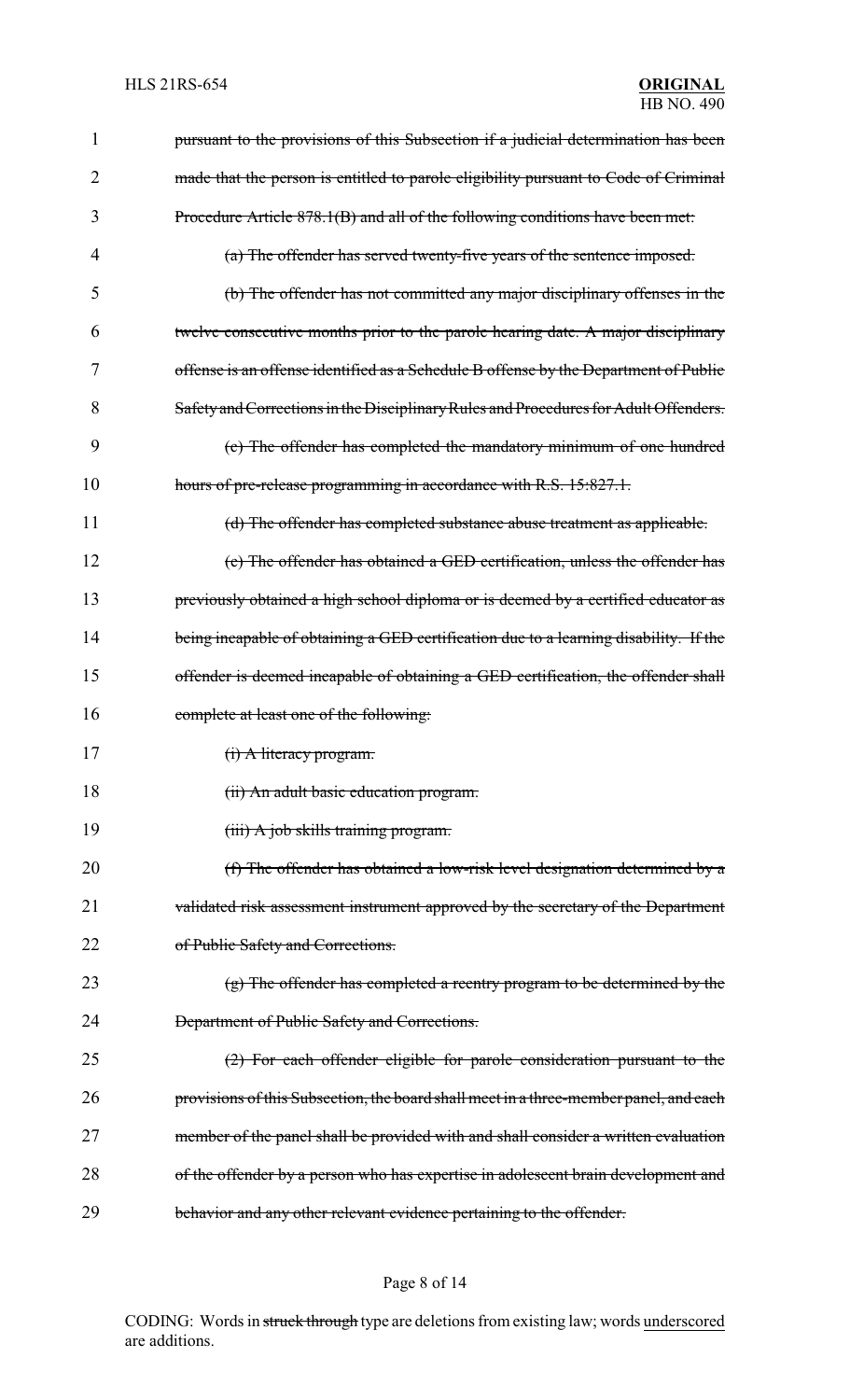| $\mathbf{1}$ | (3) The panel shall render specific findings of fact in support of its decision.       |
|--------------|----------------------------------------------------------------------------------------|
| 2            | H.(1) Notwithstanding any provision of law to the contrary, an offender                |
| 3            | serving a life sentence for second degree murder (R.S. 14:30.1), term or terms of life |
| 4            | imprisonment, with or without the benefit of parole, and unless eligible for parole at |
| 5            | an earlier date, shall be eligible for parole consideration pursuant to the provisions |
| 6            | of this Subsection if all of the following conditions are met:                         |
| 7            | $(a)$ The offender committed the offense after July 2, 1973, and prior to              |
| 8            | June 29, 1979.                                                                         |
| 9            | (b) The the offender has served at least forty thirty years of the sentence            |
| 10           | imposed.                                                                               |
| 11           | (2) An offender who has met the requirements of Paragraph (1) of this                  |
| 12           | Subsection and is granted a hearing before the committee on parole shall be released   |
| 13           | on parole if a five member panel of the committee vote unanimously to grant parole.    |
| 14           | E. On or before August 1, 2018, and no later than August first of each year            |
| 15           | following, the Department of Public Safety and Corrections shall submit an annual      |
| 16           | report to the legislature relative to offenders released from custody during the       |
| 17           | preceding year pursuant to the provisions of this Section. This report shall include   |
| 18           | the following information:                                                             |
| 19           | $\ast$<br>∗<br>*                                                                       |
| 20           | <b>J.</b> (1)F. Notwithstanding any provision of law to the contrary, and except as    |
| 21           | provided in Subsections D, E, F, G, and H of this Section, for any person serving a    |
| 22           | term or terms of imprisonment that result in a period of incarceration of twenty-five  |
| 23           | years or more and who was under the age of eighteen years at the time of the           |
| 24           | commission of the offense shall be eligible for parole consideration pursuant to the   |
| 25           | provisions of this Subsection if all of the following conditions have been met:        |
| 26           | (a) The offender has served at least twenty-five years of the sentence                 |
| 27           | imposed.                                                                               |
| 28           | (b) The offender has not committed any major disciplinary offenses in the              |
| 29           | twelve consecutive months prior to the parole hearing date. A major disciplinary       |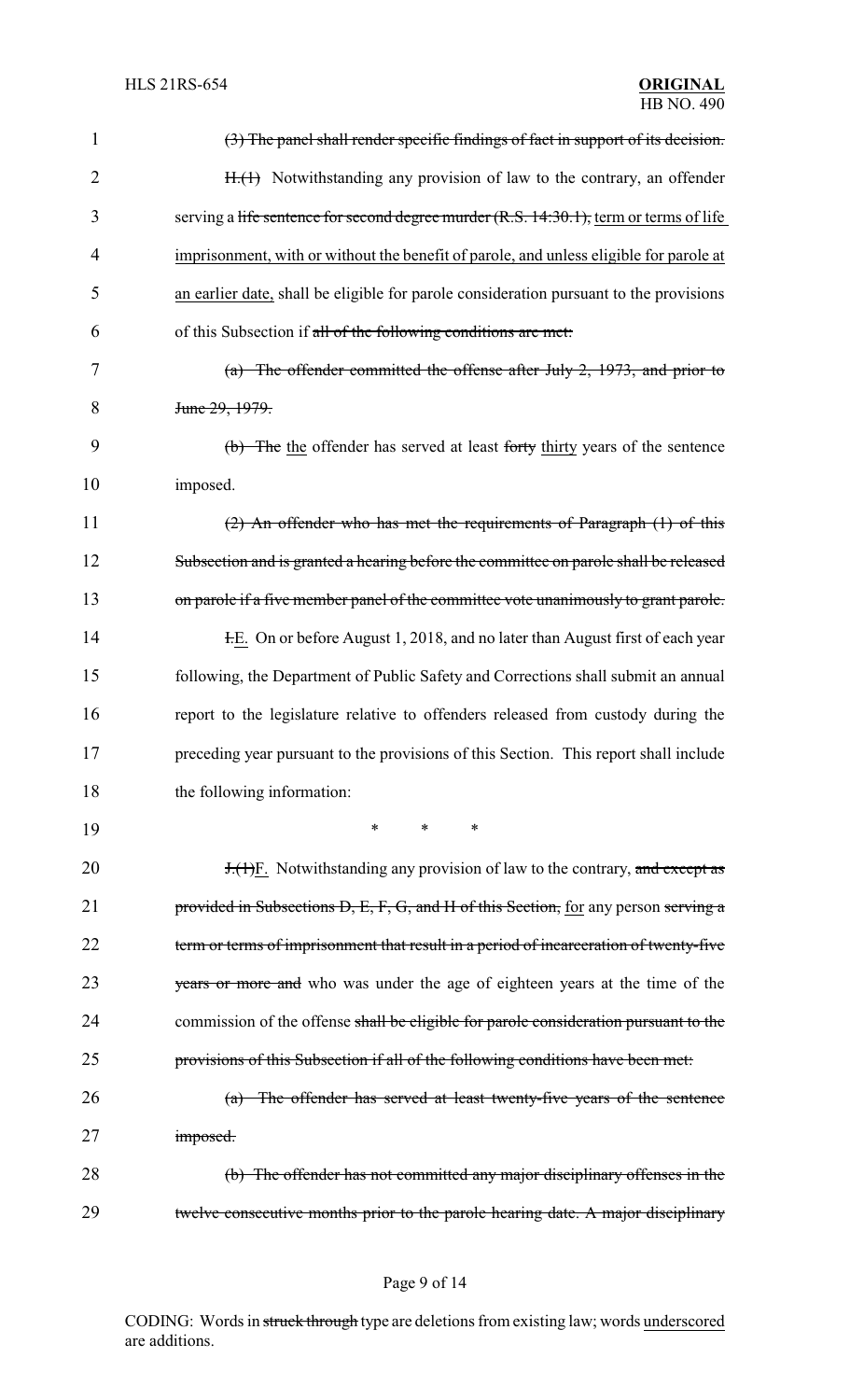| 1  | offense is an offense identified as a Schedule B offense by the Department of Public                    |  |
|----|---------------------------------------------------------------------------------------------------------|--|
| 2  | Safety and Corrections in the Disciplinary Rules and Procedures for Adult Offenders.                    |  |
| 3  | (c) The offender has completed the mandatory minimum of one hundred                                     |  |
| 4  | hours of prerelease programming in accordance with R.S. 15:827.1.                                       |  |
| 5  | (d) The offender has completed substance abuse treatment as applicable.                                 |  |
| 6  | (e) The offender has obtained a GED certification, unless the offender has                              |  |
| 7  | previously obtained a high school diploma or is deemed by a certified educator as                       |  |
| 8  | being incapable of obtaining a GED certification due to a learning disability. If the                   |  |
| 9  | offender is deemed incapable of obtaining a GED certification, the offender shall                       |  |
| 10 | complete at least one of the following:                                                                 |  |
| 11 | (i) A literacy program.                                                                                 |  |
| 12 | (ii) An adult basic education program.                                                                  |  |
| 13 | (iii) A job skills training program.                                                                    |  |
| 14 | (f) The offender has obtained a low-risk level designation determined by a                              |  |
| 15 | validated risk assessment instrument approved by the secretary of the Department                        |  |
| 16 | of Public Safety and Corrections.                                                                       |  |
| 17 | $(g)$ The offender has completed a reentry program to be determined by the                              |  |
| 18 | <b>Department of Public Safety and Corrections.</b>                                                     |  |
| 19 | (2) For each offender and is eligible for parole consideration pursuant to the                          |  |
| 20 | provisions of this Subsection Section, the committee on parole shall meet in a                          |  |
| 21 | three-member panel, shall consider the impact that the lack of brain development in                     |  |
| 22 | adolescence has on culpability and behavior, a juvenile offender's unique ability to                    |  |
| 23 | mature and grow, and any other relevant evidence or testimony pertaining to the                         |  |
| 24 | offender.                                                                                               |  |
| 25 | $\left(\frac{1}{2}\right)$ The panel shall render specific findings of fact in support of its decision. |  |
| 26 | (4) The provisions of this Subsection shall not apply to a person serving a                             |  |
| 27 | sentence of life imprisonment for a conviction of R.S. 14:30, 30.1, 42, or 44.                          |  |
| 28 | Section 2. Code of Criminal Procedure Article 878.1 and R.S. 15:574.4(G), (H), (I),                     |  |
| 29 | and (J) are hereby repealed in their entirety.                                                          |  |

# Page 10 of 14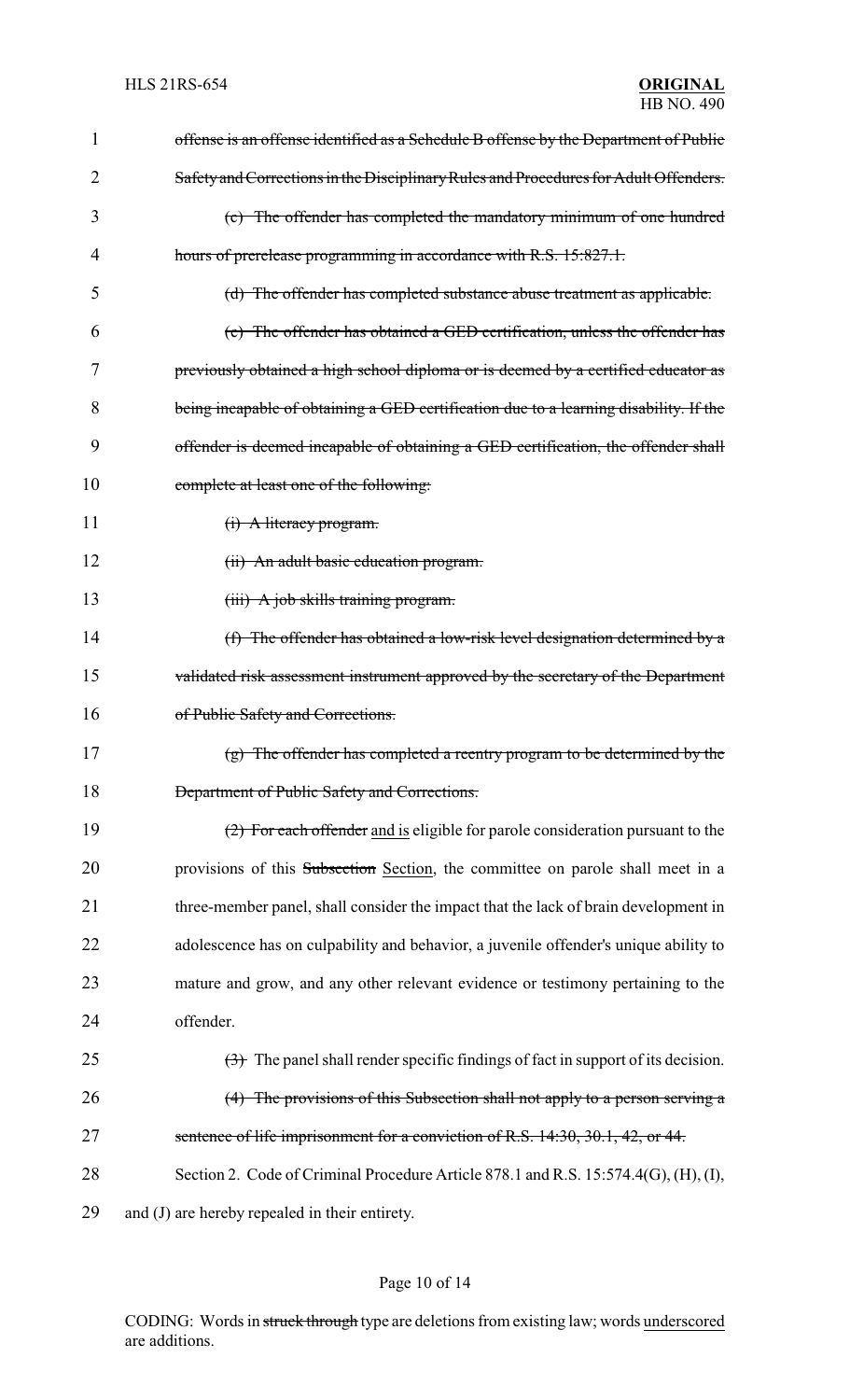1 Section 3. The provisions of this Act shall be given prospective and retroactive

2 application.

- 3 Section 4. This Act shall become effective upon signature by the governor or, if not
- 4 signed by the governor, upon expiration of the time for bills to become law without signature
- 5 by the governor, as provided by Article III, Section 18 of the Constitution of Louisiana. If
- 6 vetoed by the governor and subsequently approved by the legislature, this Act shall become
- 7 effective on the day following such approval.

#### DIGEST

The digest printed below was prepared by House Legislative Services. It constitutes no part of the legislative instrument. The keyword, one-liner, abstract, and digest do not constitute part of the law or proof or indicia of legislative intent. [R.S. 1:13(B) and 24:177(E)]

| HB 490 Original | 2021 Regular Session | Duplessis |
|-----------------|----------------------|-----------|
|                 |                      |           |
|                 |                      |           |

**Abstract:** Allows for parole eligibility for certain persons who meet certain requirements.

Present law provides that a person, otherwise eligible for parole, whose instant offense is a second conviction of a crime of violence or a first or a second conviction of a sex offense shall be eligible for parole consideration upon serving 75% of the sentence imposed.

Present law further prohibits a person convicted a third or subsequent time of a crime of violence or a third or subsequent time of a sex offense from parole eligibility.

Proposed law removes the present law prohibition and provides that persons convicted of a sex offense or second or subsequent time for a crime of violence shall be eligible for parole consideration upon serving 75% of the sentence imposed.

Present law provides that unless eligible for parole at an earlier date, a person committed to the Dept. of Public Safety and Corrections for a term or terms of imprisonment with or without benefit of parole for 30 years or more shall be eligible for parole consideration upon serving at least 20 years of the term or terms of imprisonment in actual custody and upon reaching the age of 45.

Further provides that present law does not apply to a person serving a life sentence unless the sentence has been commuted to a fixed term of years. Provides that present law shall not apply to a person convicted of armed robbery, a crime of violence, or a sex offense.

Proposed law amends present law to remove the age 45 requirement and removes the prohibition on eligibility for parole considerations for persons convicted of armed robbery, a crime of violence, or a sex offense.

Present law prohibits eligibility for parole consideration for a person who has been convicted of armed robbery and denied parole eligibility. Further provides that no prisoner serving a life sentence shall be eligible for parole consideration until his life sentence has been commuted to a fixed term of years and no person sentenced as a serial sex offender shall be eligible for parole.

Proposed law repeals present law.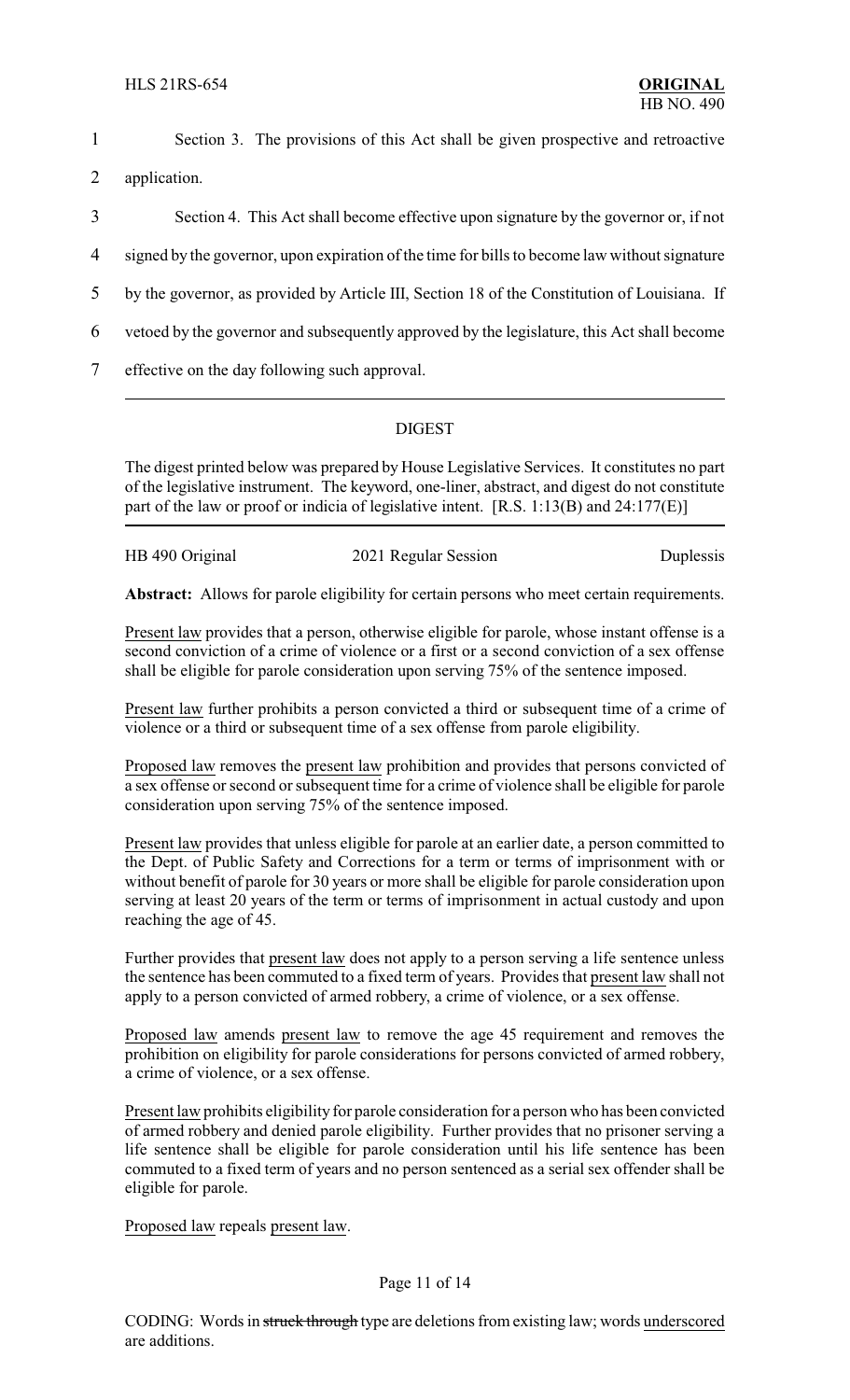Proposed law provides that any person serving a term or terms of life imprisonment, with or without the benefit of parole, and unless eligible for parole at an earlier date, shall be eligible for parole consideration pursuant to the provisions of present law if certain proposed law conditions are met.

Present law provides for parole eligibility for certain juvenile offenders as follows:

- (1) Any person serving a sentence of **life imprisonment for a non-homicide offense** who was under the age of 18 years at the time of the commission of the offense, shall be eligible for parole consideration upon serving **25 years** of the sentence imposed and meeting certain conditions set forth in present law. (R.S. 15:574.4(D))
- (2) Any person serving a sentence of **life imprisonment for a conviction of first degree murder** (R.S. 14:30) who was under the age of 18 years at the time of the commission of the offense and whose **indictment for the offense is on or after Aug. 1, 2017**, shall be eligible for parole consideration if a **judicial determination has been made** that the person is entitled to parole eligibility, the offender has served **25 years** of the sentence imposed, and the offender meets certain conditions set forth in present law. (R.S. 15:574.4(E))
- (3) Any person serving a sentence of **life imprisonment for a conviction of second degree murder** (R.S. 14:30.1) who was under the age of 18 years at the time of the commission of the offense and whose **indictment for the offense is on or after Aug. 1, 2017**, shall be eligible for parole consideration upon serving **25 years** of the sentence imposed and meeting certain conditions set forth in present law.  $(R.S.15:574.4(F))$
- (4) Any person serving a sentence of **life imprisonment for a conviction of first or second degree murder** (R.S. 14:30 or 30.1) who was under the age of 18 years at the time of the commission of the offense and whose **indictment for the offense was prior to Aug. 1, 2017**, shall be eligible for parole consideration if a **judicial determination has been made** that the person is entitled to parole eligibility, the offender has served **25 years** of the sentence imposed, and the offender meets certain conditions set forth in present law. (R.S. 15:574.4(G))
- (5) Any person serving a term or terms of imprisonment that result in a period of incarceration of 25 years or more and who was under the age of 18 years at the time of the commission of the offense shall be eligible for parole consideration upon serving at least 25 years of the sentence imposed and upon meeting certain conditions set forth in present law. (R.S. 15:574.4(J))

Present law further specifies that parole eligibility pursuant to this provision of present law (R.S.15:574.4(J)) does not apply to a person serving a sentence of life imprisonment for a conviction of first degree murder (R.S. 14:30), second degree murder (R.S. 14:30.1), aggravated or first degree rape (R.S. 14:42), or aggravated kidnapping (R.S. 14:44).

Proposed law eliminates life imprisonment without the benefit of parole for juveniles (R.S. 15:574.4(D) through (G)).

Present law provides that an offender serving a life sentence for second degree murder shall be eligible for parole consideration if all of the following conditions are met:

- (1) The offender committed the offense after July 2, 1973, and prior to June 29, 1979.
- (2) The offender has served at least 40 years of the sentence imposed.

Present law further requires a unanimous vote of the committee on parole.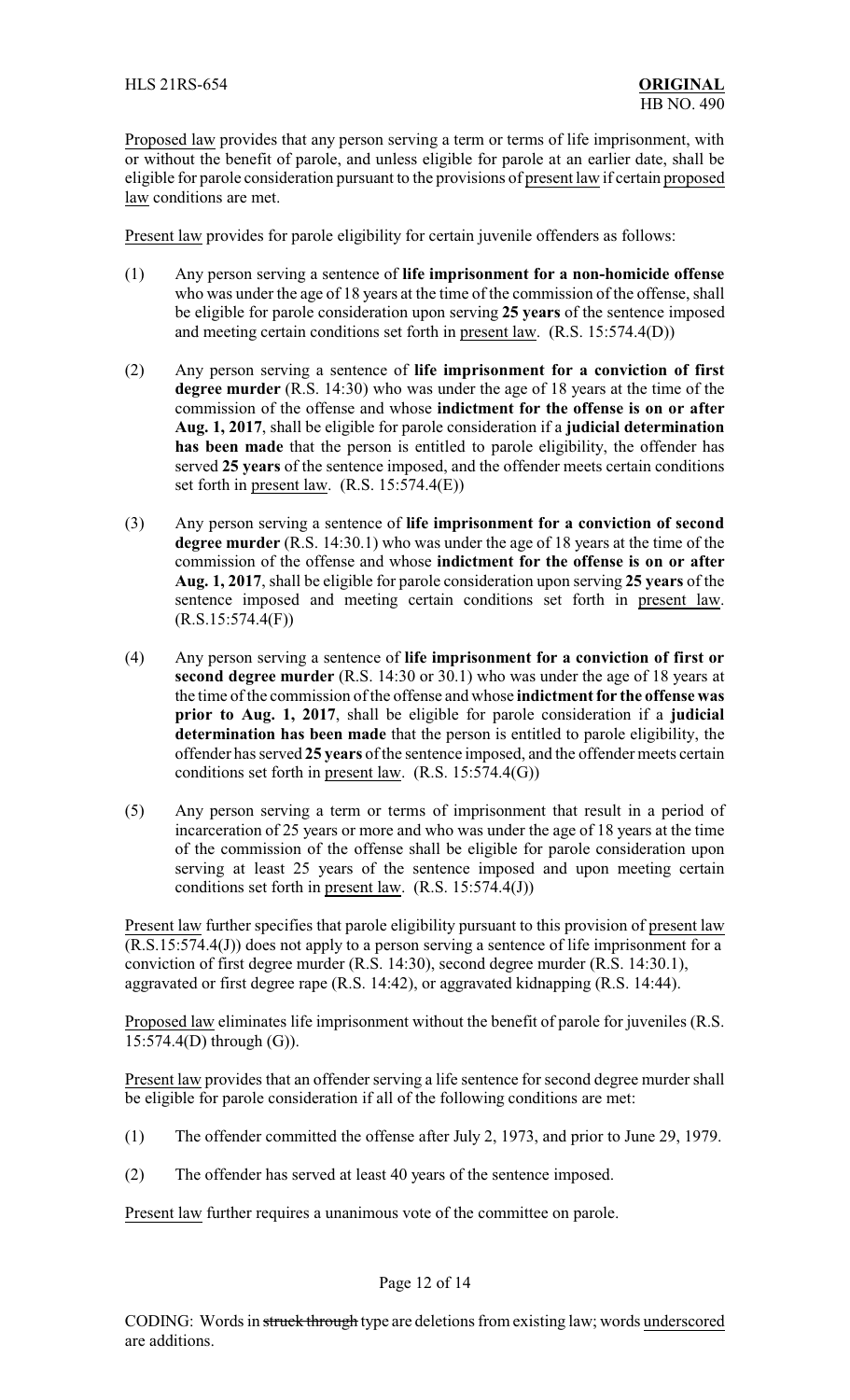Proposed law amends present law to provide that an offender serving a term or terms of life imprisonment, with or without the benefit of parole, and unless eligible for parole at an earlier date, shall be eligible for parole consideration if the offender has served at least 30 years of the sentence imposed and removes the requirement of a unanimous vote of the committee on parole.

Present law (R.S. 15:574.4(J)) provides that an offender serving a term or terms of imprisonment that result in a period of incarceration of 25 years or more and who was under the age of 18 at the time of the commission of the offense shall be eligible for parole consideration upon meeting certain conditions, including but not limited to the following: the offender has served at least 25 years of the sentence imposed, has not committed any major disciplinary offenses in the 12 consecutive months prior to the parole hearing date, completed the mandatoryminimum of 100 hours of prerelease programming, and completed a substance abuse treatment applicable.

Proposed law amends present law to require the committee on parole to meet in a threemember panel to consider the impact that the lack of brain development in adolescence has on culpability and behavior, a juvenile's unique ability to mature and grow, and any other relevant evidence or testimony pertaining to the offender and render specific findings of fact in support of its decision.

Present law (C.Cr.P. Art. 878.1) provides:

- (1) If an offender is indicted on or after Aug. 1, 2017, for the crime of first degree murder where the offender was under the age of 18 years at the time of the commission of the offense, then the district attorney may file a notice of intent to seek a sentence of life imprisonment without the possibility of parole within 180 days after the indictment. If the district attorney timely files the notice of intent, a hearing must be conducted to determine whether the sentence is to be imposed with or without parole eligibility. If the court determines that the sentence is to be imposed without parole eligibility, then the defendant is not eligible for parole. If the court determines that the offender is eligible for parole or if the district attorney fails to timely file the notice of intent, then the offender will be eligible for parole pursuant to present law, which requires certain conditions to be met, including the condition that the offender is required to serve 25 years of the sentence imposed.
- (2) If an offender is indicted on or after Aug. 1, 2017, for the crime of second degree murder where the offender was under the age of 18 years at the time of the commission of the offense, then the offender is eligible for parole pursuant to present law, which requires certain conditions to be met, including the condition that the offender be required to serve 25 years of the sentence imposed.
- (3) If an offender was indicted prior to Aug. 1, 2017, for the crime of first or second degree murder where the offender was under the age of 18 at the time of the commission of the offense and a hearing was not held prior to Aug. 1, 2017, to determine whether the offender's sentence should be imposed with or without parole eligibility, then the district attorney may file a notice of intent to seek a sentence of life imprisonment without the possibility of parole within 90 days of Aug. 1, 2017. If the district attorney timely files the notice of intent, a hearing is to be conducted to determine whether the sentence is to be imposed with or without parole eligibility. If the court determines that the sentence is to be imposed without parole eligibility, then the offender is not eligible for parole. If the court determines that the sentence is to be imposed with parole eligibility or if the district attorney fails to timely file the notice of intent, then the offender will be eligible for parole pursuant to present law, which requires certain conditions to be met, including the condition that the offender serve 25 years of the sentence imposed.